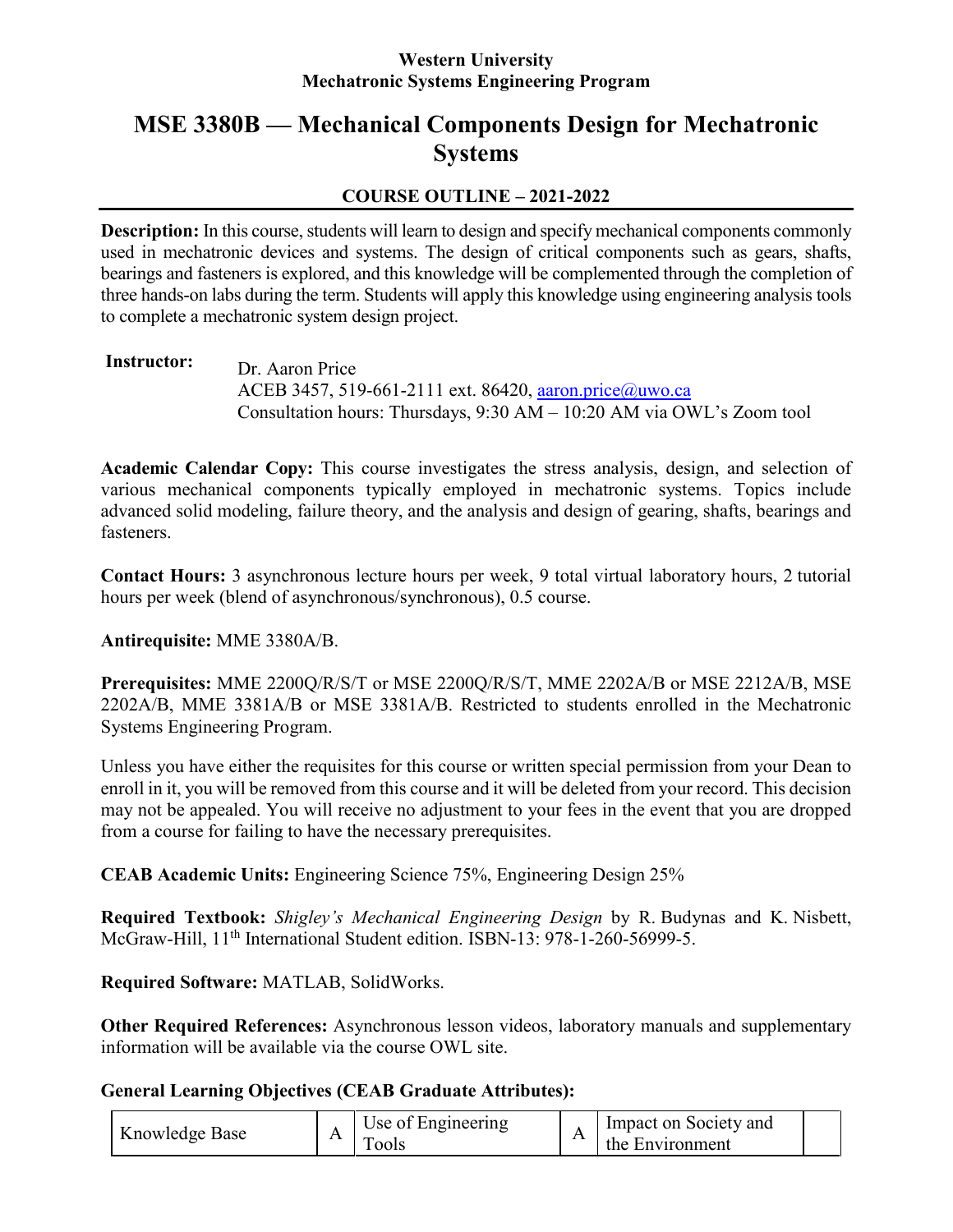| Problem Analysis | A | Individual and Team<br>Work | Ethics and Equity                          |  |
|------------------|---|-----------------------------|--------------------------------------------|--|
| Investigation    |   | <b>Communication Skills</b> | <b>Economics and Project</b><br>Management |  |
| Design           |   | Professionalism             | Life-Long Learning                         |  |

x represents the content level code as defined by the CEAB. blank  $=$  not applicable; I  $=$  introduced (introductory);  $D =$  developed (intermediate) and  $A =$  applied (advanced).

#### **Topics and Specific Learning Objectives:**

#### **1. Stress Analysis and Design of Mechanical Components (Shigley, Ch. 3) (PA2, PA3)**

At the end of this section, students will be able to:

**a.** Calculate the normal and shear stresses present in a component due to axial, flexural and torsional loads.

**b.** Construct free-body, shear, bending moment and torsion diagrams for a given component loading and identify locations most critical for failure analysis.

**c.** Identify stress concentrations present in a specific component and determine the magnitude of the stress concentration.

**d.** Propose design changes to mitigate the presence of a stress concentration.

**e.** Evaluate contact stresses at the interface of spherical/cylindrical components.

### **2. Mechanical Fits (Shigley, §7-8) (PA2, PA3)**

At the end of this section, students will be able to:

**a.** Identify the type of fit resulting from the assembly of two components with known geometries.

**b.** Compute the required dimensional tolerances to achieve a desired fit between two components.

**c.** Analyze the stresses present at the interface of an interference fit.

**d.** Assess if a given interference fit is capable of transmitting a specified torque without slipping.

### **3. Static Failure Theory and Fracture Mechanics (Shigley, Ch. 5) (PA2, PA3)**

At the end of this section, students will be able to:

**a.** Select and apply an appropriate static failure theory to determine a component's factor of safety in service.

**b.** Implement static failure criteria to specify component design parameters.

**c.** Predict the onset of crack propagation using the theory of fracture mechanics.

**d.** Design a component for resistance to rapid crack propagation using fracture mechanics.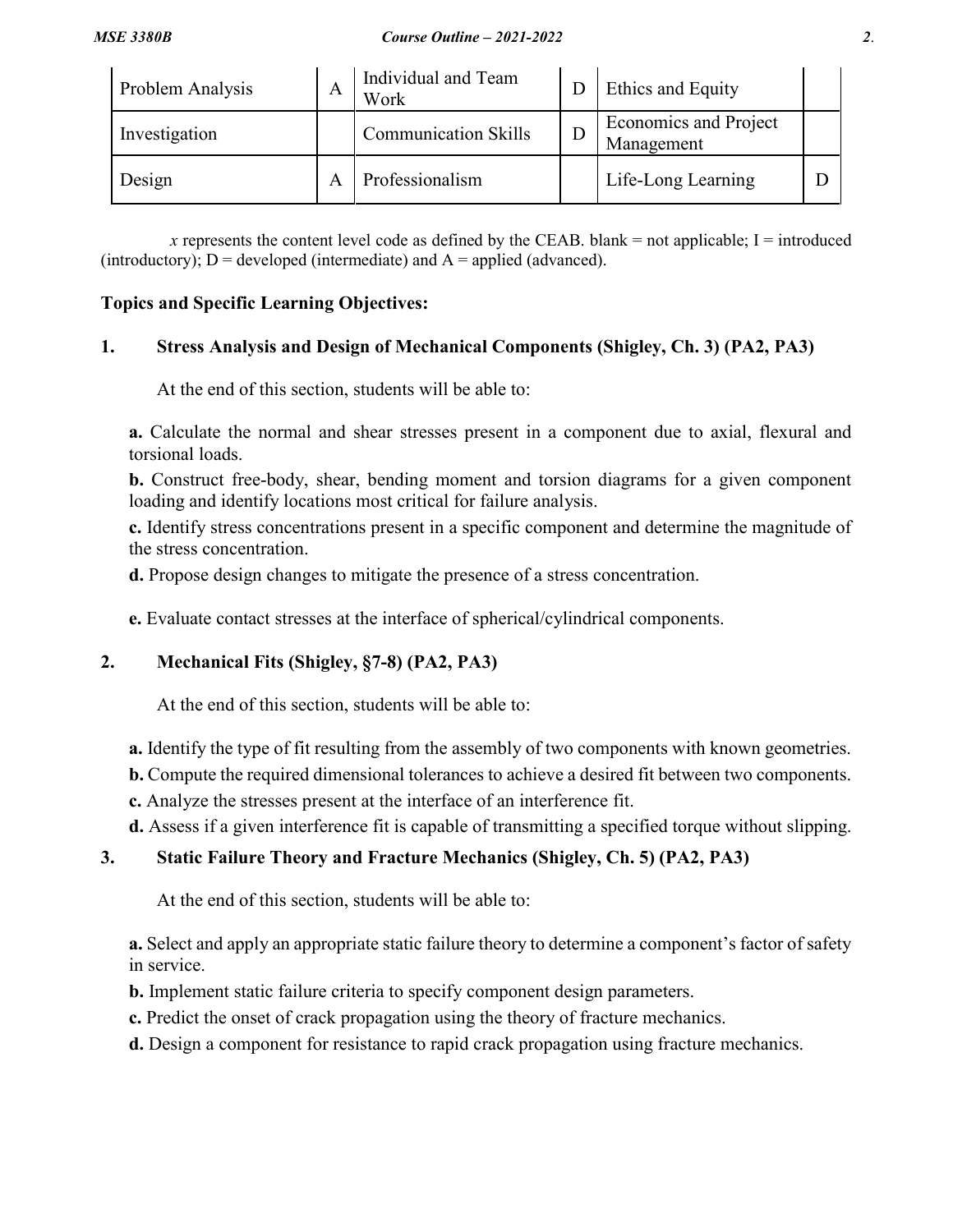### **4. Fatigue Failure Theory and Design (Shigley, Ch. 6) (PA2, PA3)**

At the end of this section, students will be able to:

- **a.** Determine fatigue strength.
- **b.** Determine fatigue safety factor.
- **c.** Select design parameters for fatigue.
- **d.** Determine fatigue safety factor for combined loading.
- **e.** Sketch the failure locus for fatigue and static yield, and indicate the load line.
- **f.** Predict cumulative fatigue life.

## **5. Shaft Design and Analysis (Shigley, Ch. 7) (PA1, PA2, PA3, D1)**

At the end of this section, students will be able to:

**a.** Analyze shafts for combined static loading.

- **b.** Analyze shafts for combined fatigue loading.
- **c.** Compute transverse and angular shaft deflections at critical locations.
- **d.** Compute critical shaft speed.
- **e.** Specify shaft key dimensions for a specified transmitted load.

## **6. Gearing Types and Load Analysis (Shigley, Ch. 13) (PA1, PA2, PA3, D1)**

At the end of this section, students will be able to:

**a.** Compute forces in spur and helical gears.

**b.** Specify spur gear parameters based on kinematic requirements.

**c.** Interpret the key parameters for the design of helical gears.

### **7. Spur, Helical, Bevel and Worm Gear Design and Analysis (Shigley, Ch. 14 + 15) (PA1, PA2, PA3, D4)**

At the end of this section, students will be able to:

- **a.** Apply the Lewis equation for spur gear design.
- **b.** Design sets of spur gears for bending and surface durability.
- **c.** Analyze spur gears using AGMA standards to predict failure modes and lifetime.
- **d.** Analyze helical gears using AGMA standards to predict failure modes and lifetime.

## **8. Rolling-Contact Bearing Selection and Analysis (Shigley, Ch. 11) (PA1, PA2, PA3)**

At the end of this section, students will be able to:

**a.** Select a ball bearing for a specified service condition or application.

- **b.** Select a cylindrical bearing for a specified service condition or application.
- **c.** Compute the equivalent radial load given axial and radial load components.
- **d.** Determine an equivalent radial load and select the appropriate bearing.
- **e.** Compute the realized reliability of a prescribed bearing.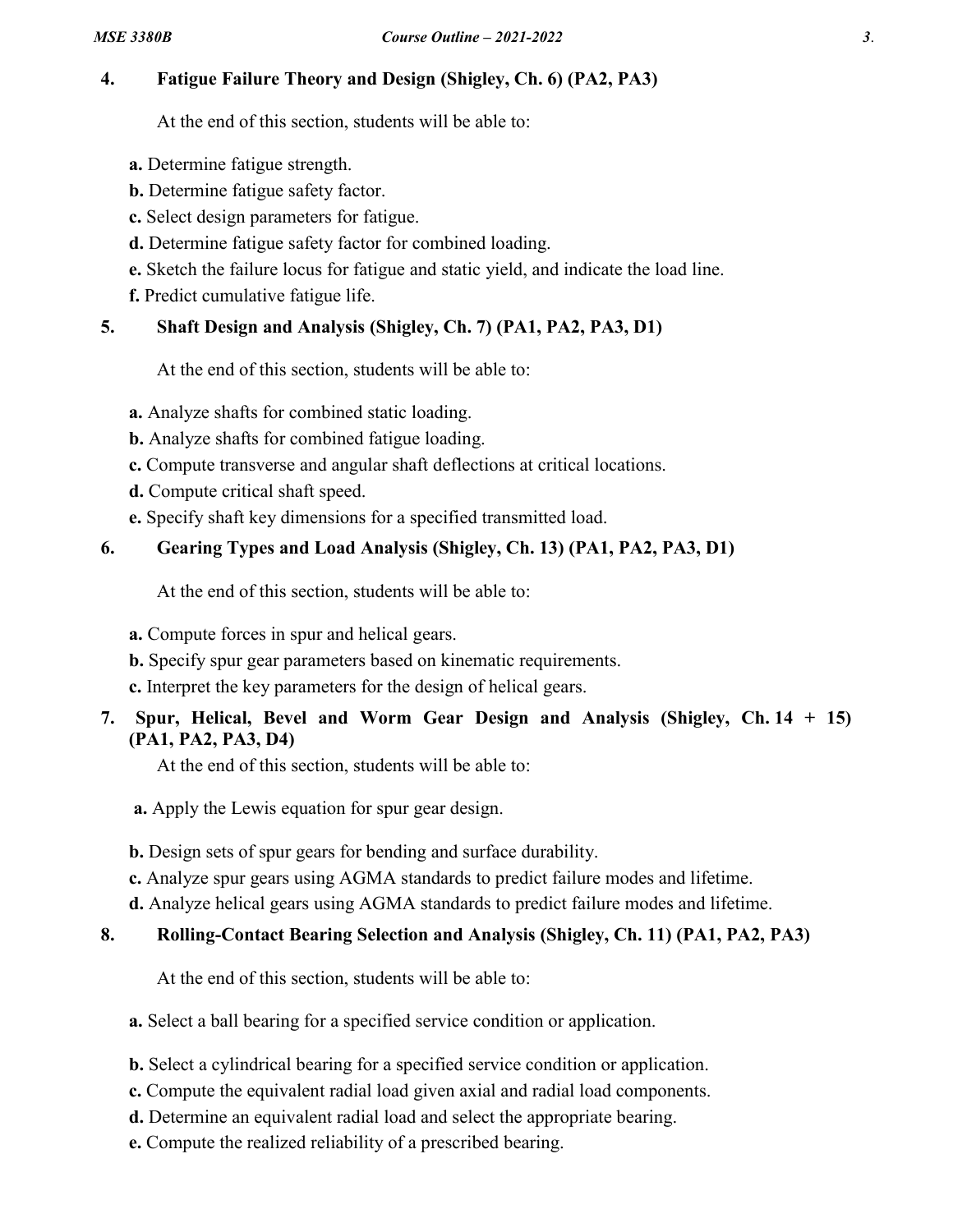- **f.** Predict the remaining life of a bearing in service.
- **g.** Determine the rated load for tapered bearings.
- **h.** Prescribe appropriate bearing lubrication and enclosures for a given application.

## **9. Thread Standards, Mechanics of Power Screws (Shigley, §8-1, 8-2 only) (PA2, PA3)**

At the end of this section, students will be able to:

- **a.** Identify standard thread dimensions.
- **b.** Determine power screw torque & efficiency.
- **c.** Identify if a given power screw is self-locking.
- **d.** Determine power screw buckling risk (buckling is reviewed in Ch. 4).

## **10. Geometric Dimensioning and Tolerancing (Shigley, Ch. 20) (KB4)**

At the end of this section, students will be able to:

**a.** Specify required tolerances and dimensions for components on design drawings according to specifications.

## **11. Flexible Mechanical Elements (Shigley, Ch. 17) (PA1, PA2, PA3, D4)**

At the end of this section, students will be able to:

- **a.** Prescribe appropriate flat belt tensions.
- **b.** Calculate the flat belt safety factor for a given loading.
- **c.** Select an appropriate flat belt width.
- **d.** Determine V-belt power capacity.
- **e.** Predict V-belt life.
- **f.** Compute chain drive power capacity.
- **g.** Determine the required chain length for a given application.

## **A. Assembly Lab (KB4, I3)**

Upon completion of this laboratory exercise, students will:

- **a.** Identify fundamental machine components.
- **b**. Practice disassembly/reassembly of a complex machine.
- **c**. Investigate different methods of fastening bolts to the correct torque.

## **B. Metrology Lab (KB4, I3)**

Upon completion of this laboratory exercise, students will:

- **a.** Use metrology tools to investigate manufacturing tolerances.
- **b**. Interpret engineering drawings.
- **c**. Investigate the function of standard mechanical fits.

# **C. Fatigue Lab (I2, I3)**

Upon completion of this laboratory exercise, students will:

- **a.** Investigate parameters associated with the estimation of fatigue life.
- **b**. Estimate the fatigue life of a given component based on interpreted data.

## **D. Mechanical Components (KB4)**

Upon completion of this course, students will be able to:

**a.** Identify the various machine components introduced throughout the course.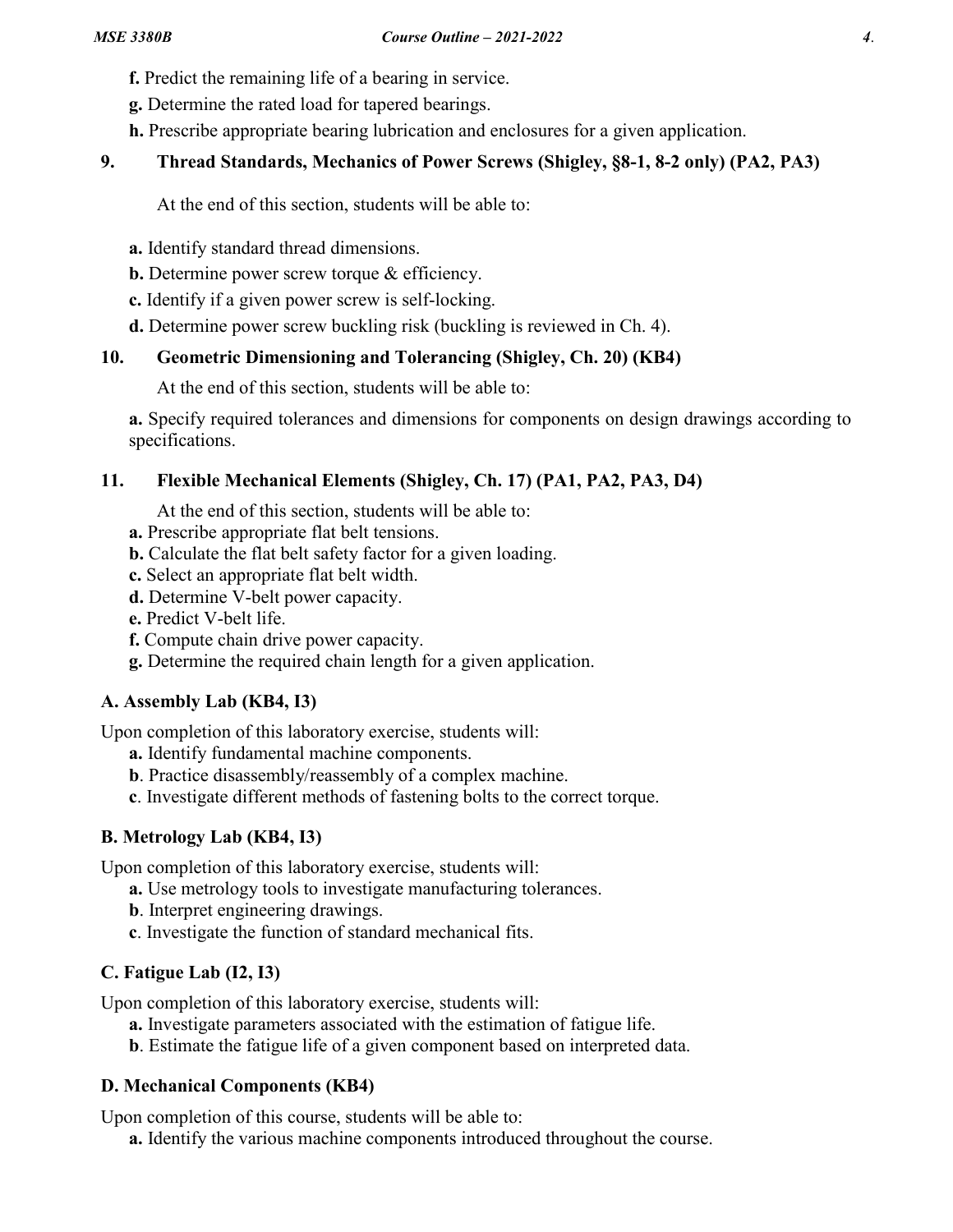## **E. Team Design Project (D1, D4, CS3, ET2)**

Upon completion of this project, students will be able to:

- **a.** Design the mechanical power transmission components for a mechatronic system
- **b.** Effectively communicate their design through engineering reports and drawings
- **c.** Demonstrate proficiency with SolidWorks solid modelling software

## **Evaluation:**

| <b>Course Component</b>  | Weight |
|--------------------------|--------|
| <b>Juizzes</b>           | 15%    |
| Laboratory               | 15%    |
| Team Design Project      | 35%    |
| <b>Final Examination</b> | 35%    |

Quizzes: Three 30-minute online quizzes will be held during the tutorial period on January 26<sup>th</sup>, February 23rd and March 16<sup>th</sup>. Quizzes are limited open book, and only simple nonprogrammable calculators are allowed.

**Laboratory:** Lab groups will be scheduled to participate in virtual lab sessions running throughout the term. There are 3 labs in total covering metrology, assembly, and fatigue. Pre-lab exercises must be completed prior to the lab session, and lab reports must be submitted at the conclusion of the lab session.

**Team Design Project:** The team design project consists of a final report due at 5:00 PM on April 9th. Reports must be submitted electronically via OWL. A project description including a detailed grading rubric for each deliverable will be posted on the course OWL site.

**Final Examination:** The final examination will take place during the regular examination period. The final exam will be three hours long, limited open book. Only simple, nonprogrammable calculators are allowed. Permissible textbook annotations will be explicitly described in the lecture, and also posted on the course OWL site.

**Course Policies:** The following course-specific policies will be enforced throughout the course:

Laboratory sessions:

- Participation in all laboratory sessions is mandatory.
- Students who join 30 min after the scheduled lab time or miss the lab without a legitimate reason will be given a one-time only chance to conduct the lab (at a rescheduled time) with 50% penalty. Any reoccurrence will count as a missed lab.
- Students who miss a lab with academic consideration are required to reschedule the lab by contacting the TA responsible for the laboratory. Failure to do so will result in a zero mark for that lab.
- A minimum mark of 50% in each laboratory exercise, with a minimum average of 60% across all laboratory exercises is required to pass the course.

Quizzes:

• The quiz component of the grade will be comprised of all three quiz marks.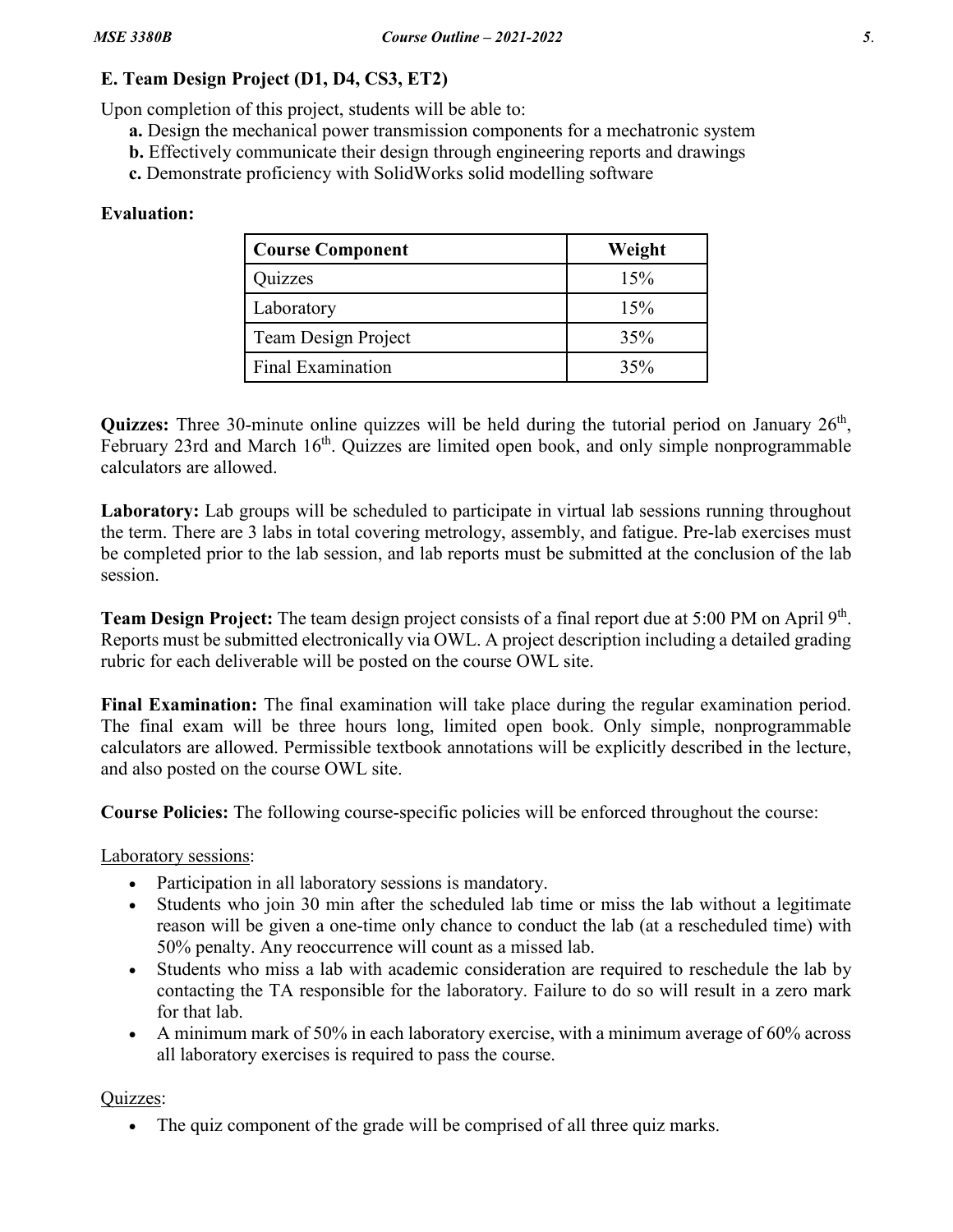- No make-up quiz options will be offered regardless of the circumstances for which the quiz was missed.
- Missing a quiz without academic consideration will result in a mark of zero for that quiz.
- Missing one quiz with academic consideration will increase the weight of the remaining two quizzes to 7.5% each.
- Missing two or more quizzes with academic consideration will automatically shift the weight of the missed quizzes into the final examination.
- Missing two or more quizzes without academic consideration will result in failure of the course.

### Project:

- The default assumption is that everyone contributes equally to the team effort, and hence all students will receive the same grade for the project components.
- Peer evaluation: Each student may elect to specify the contributions made by each member of their team, including his/herself in the event that contributions are not deemed equitable. Individual grades will be adjusted for each student based on self and peer evaluation as required.
- A minimum of 60% must be obtained on the project in order to pass the course.
- Late submissions will be penalized by  $2^{n+1}\%$ , where *n* is the number of days past the set due date. Weekends count as a single day. Any deliverables submitted more than 5 days late will not be accepted. Work submitted after the last day of classes will not be accepted and will receive a grade of 0 automatically.

### Final examination:

To obtain a passing grade in the course, a mark of 60% or more must be achieved on the final examination. A final examination mark < 60% will result in a final course grade of 48% or less.

If the above conditions are not met, your final grade cannot be greater than 48%. Students who have failed this course (i.e., final average  $\leq 50\%$ ) must repeat all components of the course.

**Use of English:** In accordance with Senate and Faculty Policy, students may be penalized up to 10% of the marks on all assignments, tests, and examinations for improper use of English. Additionally, poorly written work with the exception of the final examination may be returned without grading. If resubmission of the work is permitted, it may be graded with marks deducted for poor English and/or late submission.

**Attendance:** All classes, laboratories, and tutorials are mandatory unless otherwise stated. Any student who, in the opinion of the instructor, has not engaged sufficiently in class, laboratory, or tutorial periods will be reported to the Dean (after due warning has been given). On the recommendation of the program, and with the permission of the Dean, the student will be debarred from taking the regular final examination in the course.

**Academic Consideration for Student Absences:** Students will have up to two (2) opportunities during the regular academic year to use an on-line portal to self-report an absence during the term, provided the following conditions are met: the absence is no more than 48 hours in duration, and the assessment for which consideration is being sought is worth 30% or less of the student's final grade. Students are expected to contact their instructors within 24 hours of the end of the period of the self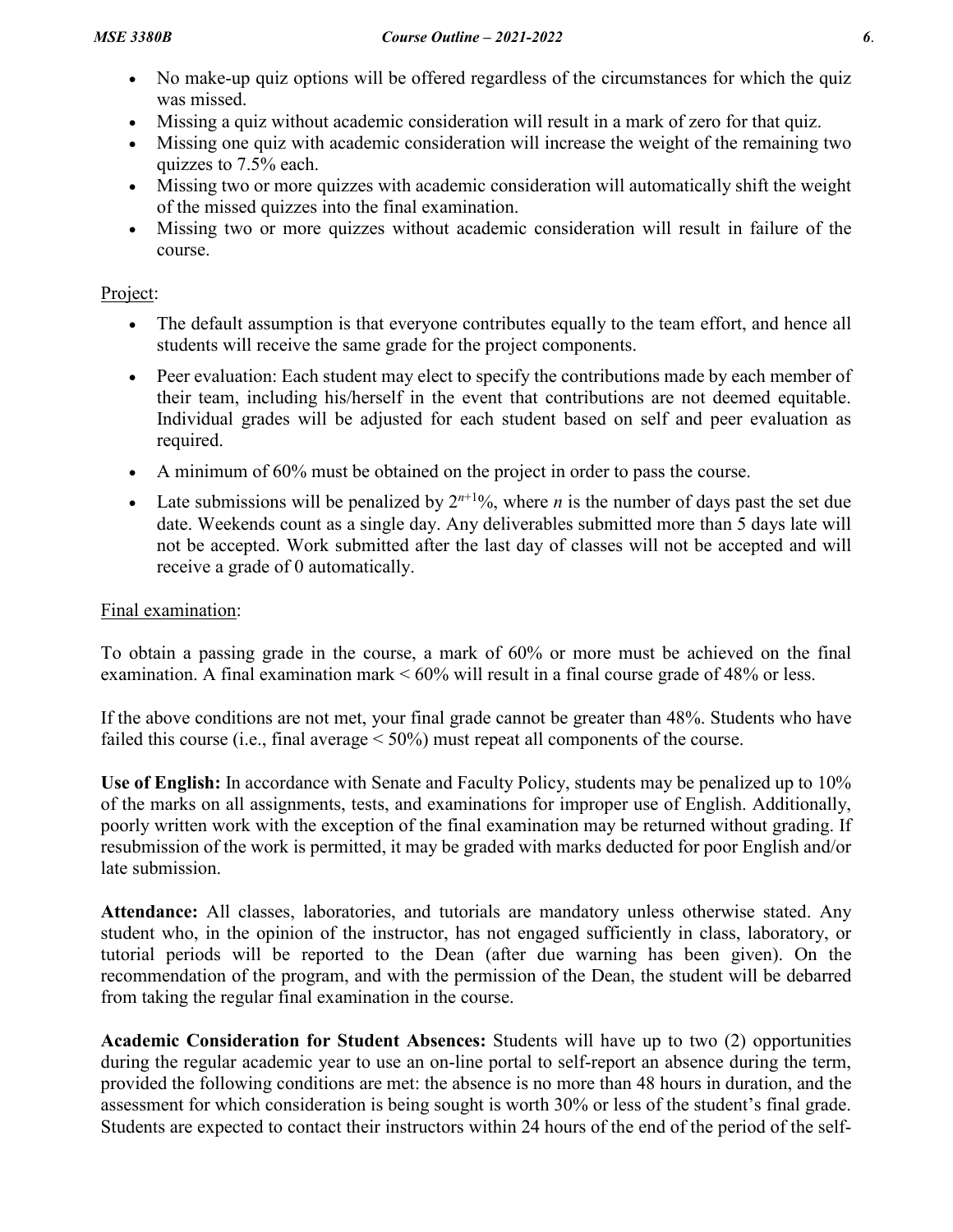reported absence, unless noted on the syllabus. Students are not able to use the self-reporting option in the following circumstances:

- for exams scheduled by the Office of the Registrar (e.g., December and April exams),
- absence of a duration greater than 48 hours,
- assessments worth more than 30% of the student's final grade,
- if a student has already used the self-reporting portal twice during the academic year

If the conditions for a Self-Reported Absence are *not* met, students will need to provide a Student Medical Certificate if the absence is medical in nature or provide appropriate documentation if there are compassionate grounds for the absence in question. Students are encouraged to contact their Faculty academic counselling office to obtain more information about the relevant documentation.

Students should also note that individual instructors are not permitted to receive documentation directly from a student, whether in support of an application for consideration on medical grounds, or for other reasons. **All documentation required for absences that are not covered by the Self-Reported Absence Policy must be submitted to the Academic Counselling office of a student's Home Faculty.**

Western University's policy on Consideration for Student Absences is detailed here:

[https://www.uwo.ca/univsec/pdf/academic\\_policies/appeals/Academic\\_Consideration\\_for\\_absences](https://www.uwo.ca/univsec/pdf/academic_policies/appeals/Academic_Consideration_for_absences.pdf) [.pdf](https://www.uwo.ca/univsec/pdf/academic_policies/appeals/Academic_Consideration_for_absences.pdf)

and information pertaining to the Student Medical Certificate (SMC) is detailed here:

## [http://www.uwo.ca/univsec/pdf/academic\\_policies/appeals/medicalform.pdf.](http://www.uwo.ca/univsec/pdf/academic_policies/appeals/medicalform.pdf)

**Religious Accommodation:** Students should consult the University's list of recognized religious holidays, and should give reasonable notice in writing, prior to the holiday, to the Instructor and an Academic Counsellor if their course requirements will be affected by a religious observance. Additional information is given in the Western Multicultural Calendar:

### <https://multiculturalcalendar.com/ecal/index.php?s=c-univwo>

**Cheating and Plagiarism:** Students must write their essays and assignments in their own words. Whenever students take an idea or a passage from another author, they must acknowledge their debt both by using quotation marks where appropriate and by proper referencing such as footnotes or citations. University policy states that cheating, including plagiarism, is a scholastic offence. The commission of a scholastic offence is attended by academic penalties, which might include expulsion from the program. If you are caught cheating, there will be no second warning.

All required papers may be subject to submission for textual similarity review to commercial plagiarism-detection software under license to the University for the detection of plagiarism. All papers submitted will be included as source documents on the reference database for the purpose of detecting plagiarism of papers subsequently submitted to the system. Use of the service is subject to the licensing agreement, currently between the University of Western Ontario and Turnitin.com [\(http://www.turnitin.com\)](http://www.turnitin.com/).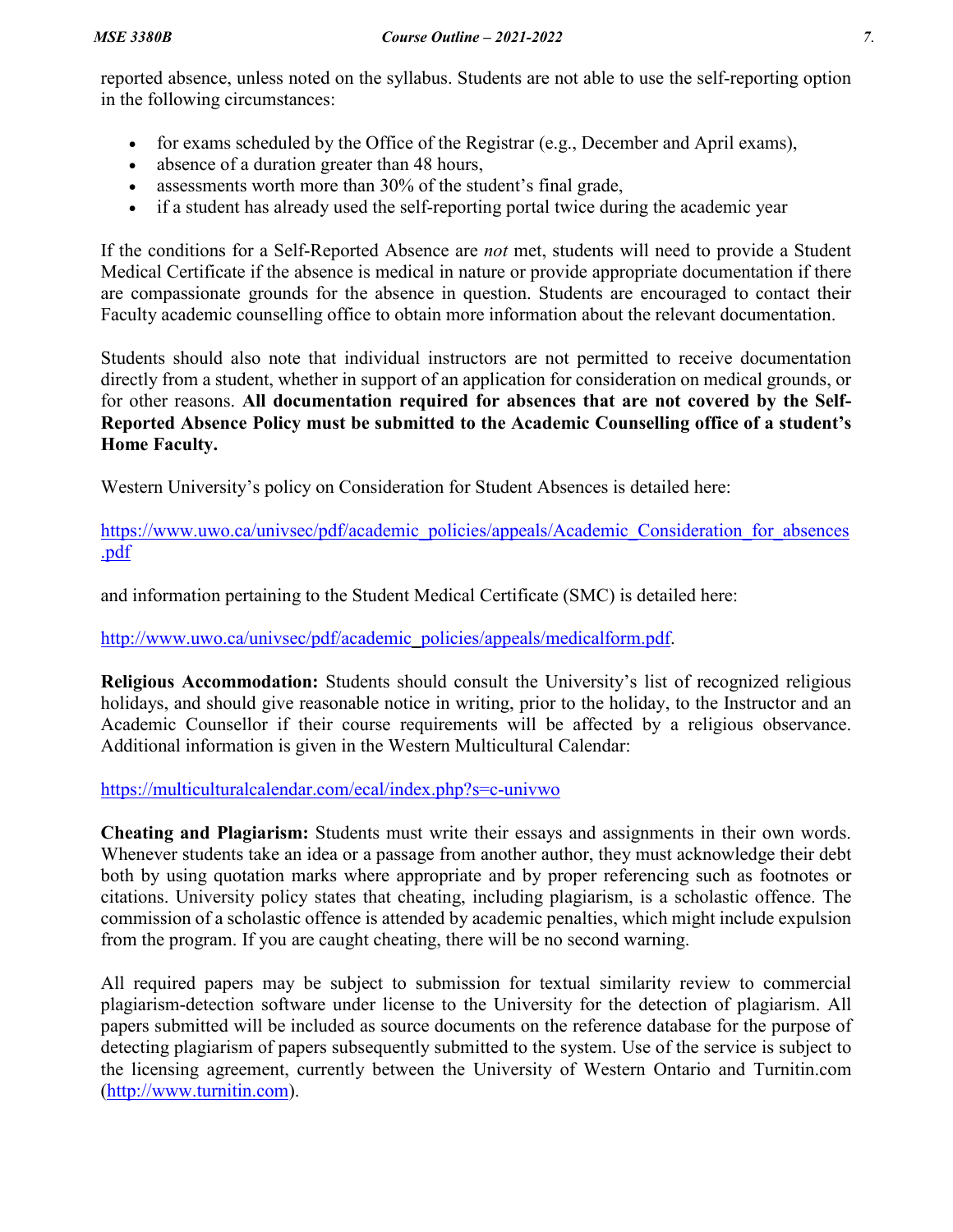Scholastic offences are taken seriously, and students are directed to read the appropriate policy, specifically, the definition of what constitutes a Scholastic Offence, in the relevant section of the Academic Handbook:

[http://www.uwo.ca/univsec/pdf/academic\\_policies/appeals/scholastic\\_discipline\\_undergrad.pdf](http://www.uwo.ca/univsec/pdf/academic_policies/appeals/scholastic_discipline_undergrad.pdf)

**Online Etiquette:** Some components of this course will involve online interactions. To ensure the best experience for both you and your classmates, please honour the following rules of etiquette:

- please "arrive" to class on time
- please use your computer and/or laptop if possible (as opposed to a cell phone or tablet)
- ensure that you are in a private location to protect the confidentiality of discussions in the event that a class discussion deals with sensitive or personal material
- to minimize background noise, kindly mute your microphone for the entire class until you are invited to speak, unless directed otherwise
- please be prepared to turn your video camera off at the instructor's request if the internet connection becomes unstable
- unless invited by your instructor, do not share your screen in the meeting

The course instructor or teaching assistant will act as moderator for the class and will deal with any questions from participants. To participate please consider the following:

- if you wish to speak, use the "raise hand" function and wait for the instructor to acknowledge you before beginning your comment or question
- remember to unmute your microphone and turn on your video camera before speaking
- self-identify when speaking
- remember to mute your microphone after speaking (unless directed otherwise)

General considerations of "netiquette":

- keep in mind the different cultural and linguistic backgrounds of the students in the course
- be courteous toward the instructor, your colleagues, and authors whose work you are discussing
- be respectful of the diversity of viewpoints that you will encounter in the class and in your readings. The exchange of diverse ideas and opinions is part of the scholarly environment. "Flaming" is never appropriate.
- be professional and scholarly in all online postings. Cite the ideas of others appropriately.

Note that disruptive behaviour of any type during online classes, including inappropriate use of the chat function, is unacceptable. Students found guilty of Zoom-bombing a class or of other serious online offenses may be subject to disciplinary measures under the Code of Student Conduct.

**Online Proctoring Notice:** Quizzes and examinations in this course will be invigilated using Zoom. You will be required to keep your camera on for the entire session, present your student card for identification purposes, and share your screen with the invigilator if asked to do so at any time during the exam. The exam session will not be recorded.† More information about the use of Zoom for invigilation is available in the Online Proctoring Guidelines at the following link: [https://www.uwo.ca/univsec/pdf/onlineproctorguidelines.pdf.](https://www.uwo.ca/univsec/pdf/onlineproctorguidelines.pdf)